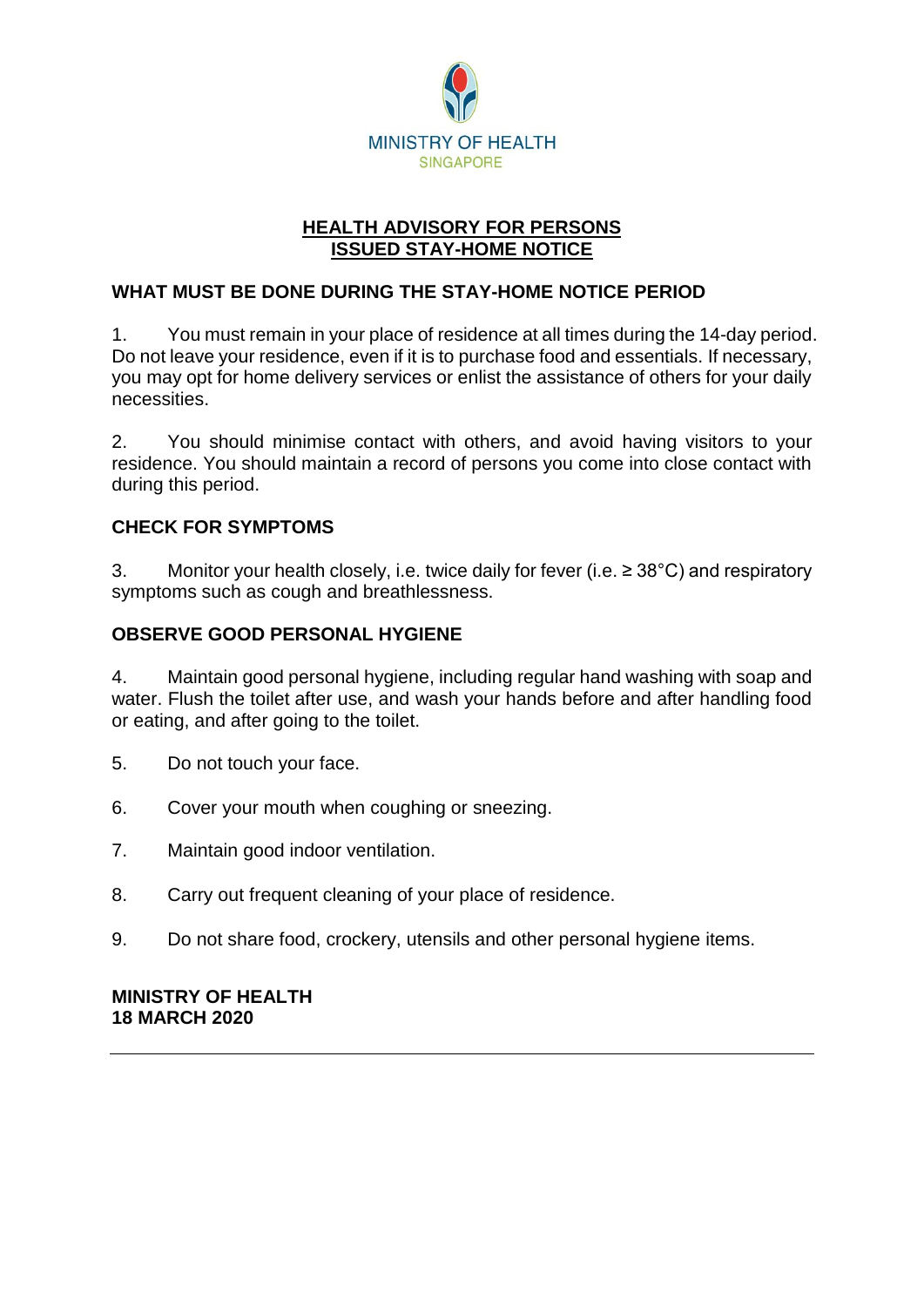## **FREQUENTLY ASKED QUESTIONS (FAQS) FOR PERSONS ISSUED STAY-HOME NOTICE**

## **1. Do I need to be on SHN?**

As Singapore's border restriction measures will evolve according to the global situation, you are advised to check the Ministry of Health website [\(https://www.moh.gov.sg/covid-19\)](https://www.moh.gov.sg/covid-19) for the latest measures.

## **2. Am I under quarantine orders?**

No, you are not under quarantine orders and are not required to have a dedicated room and toilet if this is not feasible. However, you should remain in your place of residence at all times during the 14-day period.

### **3. What is the difference between leave of absence and the new Stay-Home Notice?**

Persons taking leave of absence are allowed to leave their place of residence to purchase daily necessities or to attend to important personal matters. Persons issued a SHN should remain in their place of residence at all times during the 14-day period.

### **4. What if I do not comply to the SHN?**

1

If you fail to comply with the SHN, you may face the following penalties, as you have put the well-being of the wider community at risk:

- a. You may be prosecuted under Section 21A of the Infectious Diseases Act<sup>1</sup>;
- b. If you are a Singapore Permanent Resident, Long-Term Visit Pass holder, Dependant's Pass holder, or Student's Pass holder, your Re-Entry Permit or passes may be revoked or the validity shortened;
- c. If you are a foreign employee issued with a work pass, your work pass may be revoked. This is because the SHN is imposed on you pursuant to Section 7(4)(a) of the Employment of Foreign Manpower Act<sup>2</sup>; and
- d. If your child/ward is a full-time student attending a preschool, school or other educational institution in Singapore, your child/ward might be subjected to disciplinary action, including suspension or dismissal. For foreign students, this may include the cancellation of your child's/ward's Student's Pass or Dependant's Pass.

<sup>1</sup> Any person guilty of an offence under Section 21A of the Infectious Diseases Act shall (a) in the case of a first offence, be liable on conviction to a fine not exceeding \$10,000 or to imprisonment for a term not exceeding 6 months or to both; and (b) in the case of a second or subsequent offence, be liable on conviction to a fine not exceeding \$20,000 or to imprisonment for a term not exceeding 12 months or to both.

<sup>2</sup> The Controller of Work Passes may at any time vary or revoke any of the existing conditions of a work pass or impose new conditions. As an additional condition of your work pass, you must comply with the SHN.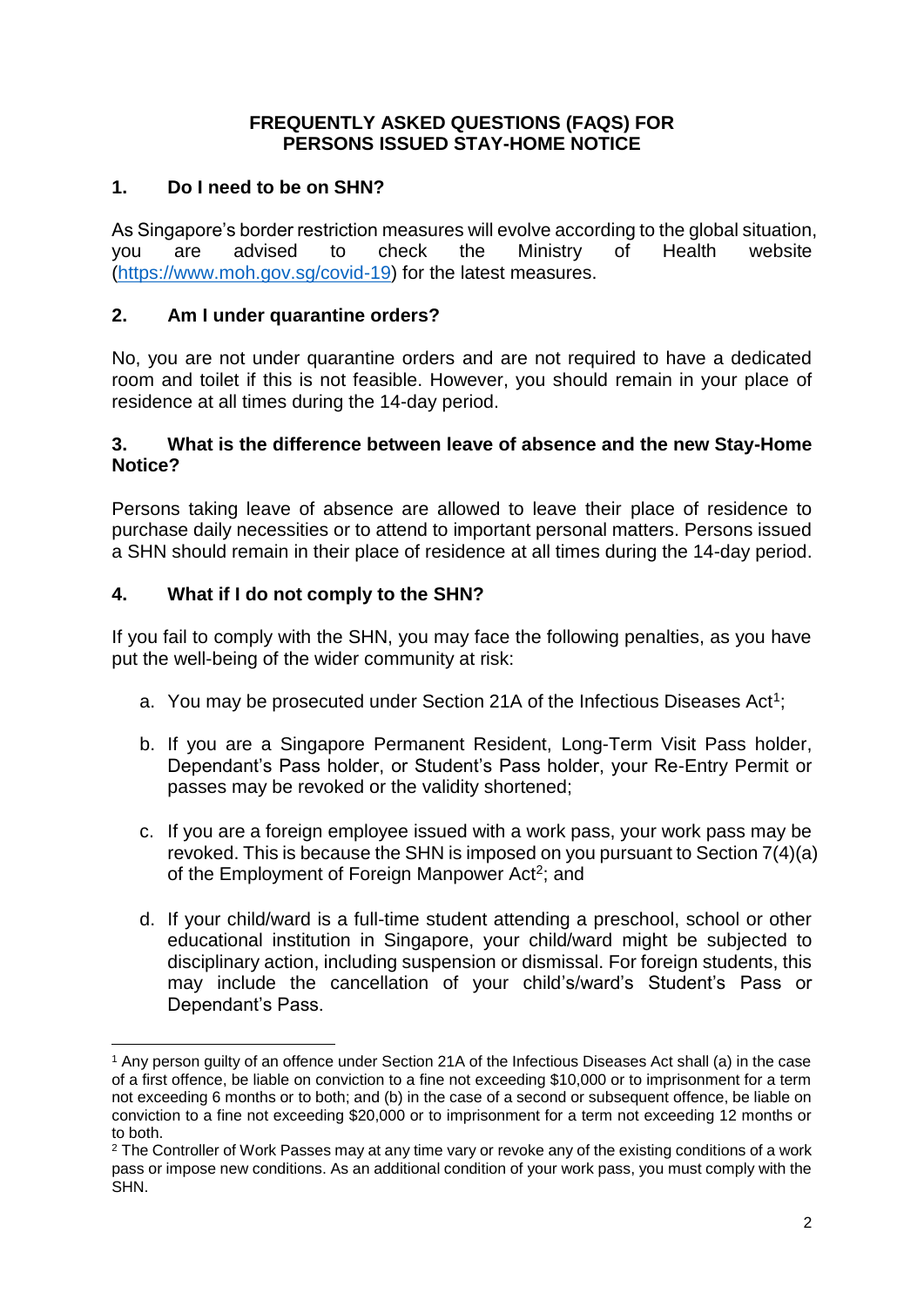### **5. Can my family members continue to stay with me during this time? Are they at risk of infection?**

Your family members may continue to live with you. However, you and your family should observe good personal hygiene practices (refer to guidelines). If you become unwell, avoid contact with your family members and seek medical attention immediately (see next question).

## **6. What if I require medical attention while on SHN?**

For life-threatening cases such as cardiac arrest, active seizures, breathlessness, major traumas and stroke, please call 995 directly for assistance; and

For non-emergencies (such as cough or fever, follow-up visits for chronic conditions, refilling of prescription, etc.):

- a. For Singapore Citizens, Permanent Residents and Long-Term Visit Pass holders, you may contact the People's Association (PA) at 63448222. PA will assist you to make the necessary arrangements with the nearest Public Health Preparedness Clinic (PHPC) or GP clinic, or to arrange for a house call by a GP (for those with mobility issues). Please inform the staff and doctor of your travel history and that you have been issued a SHN;
- b. For students/ pre-school students, you can seek assistance from your school or MOE/ECDA; and
- c. For foreign employees issued with a work pass, you should contact your employer.

## **7. If I am worried about my status (whether or not I am infected), can I go to a hospital / National Centre for Infectious Diseases (NCID) to get tested?**

Diagnostic testing is available for symptomatic individuals who are admitted to hospital on suspicion of infection. If you develop fever, cough or breathlessness, or are feeling unwell, you should seek medical attention (see previous question). Your doctor will assess and refer you to the hospital if necessary.

### **8. My family members/ flatmates/ tenants have just returned from one of the affected areas. Can I still carry on with my daily activities (e.g. work, school)?**

Yes, the SHN applies only to persons returning from affected areas listed in the advisory. Nonetheless, you should continue to monitor your health, observe good personal hygiene and seek medical attention if unwell.

# **9. Do I need to declare to my employers/schools that I am on SHN?**

Persons who have returned from the affected areas are advised to inform their employers or schools that they are on SHN. This is so that your employer or school can provide the necessary assistance to facilitate your SHN.